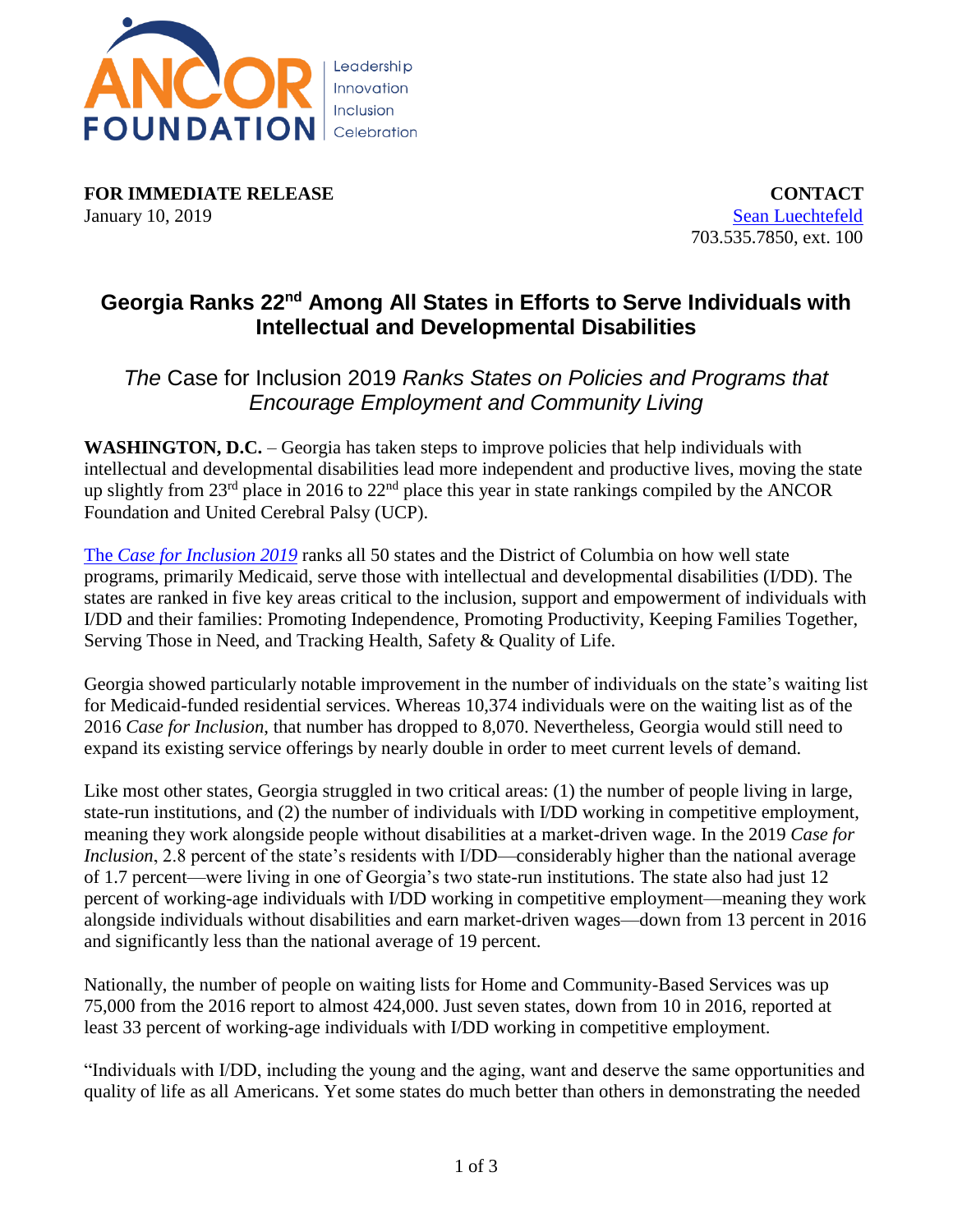

political will and implementing the sound policies and focused funding necessary to achieve this ideal," the report states.

The *Case for Inclusion*, which has been published regularly since 2006 by UCP, compiles the most recent data available (generally from 2016 for this report) and analyzes 30 outcome measures in the five major categories. The ANCOR Foundation joins UCP this year in publishing the report. Among the other findings on Georgia's performance:

- 97 percent of Georgians with I/DD were receiving services through Medicaid-funded waivers, and 94 percent of the state's I/DD expenditures were allocated toward supporting individuals in home- and community-based settings. For both indicators, Georgians with I/DD fared considerably better than the national averages (92 percent and 85 percent, respectively).
- At just a fraction of the national average of \$11,060 per family, Georgia spent an average of \$1,574 per family to ensure residents with I/DD have the option to live in their family home. Accordingly, only 38 percent of Georgians with I/DD—24 percentage points lower than the national average—live in a family home.
- One in four residents with I/DD—less than half the national average of 54 percent—found a job after receiving Vocational Rehabilitation supports.

Nationally, the report found that notable advances in the support of individuals with I/DD have stalled. For instance, just 29 states—two more than in the 2016 *Case for Inclusion*—report that at least 80 percent of these Americans are served in home-like settings, such as a family home, their own home or a small group setting—a number that hasn't budged from the 2016 *Case for Inclusion* findings. And decades after states embarked on efforts to close large institutions that warehouse the intellectually and developmentally disabled, just 15 states have eliminated all such facilities, a number that is also unchanged from 2016.

Factors driving the stagnating or downward trends include states forgoing Medicaid expansion and growing shortages in Direct Support Professionals (DSPs), the frontline workers who help those with disabilities integrate into the community. "The DSP workforce crisis may be the most significant challenge we face in improving the outcomes tracked by the annual *Case for Inclusion*," said ANCOR and ANCOR Foundation CEO Barbara Merrill. "Without the professional staff needed to provide the supports and services that enable people with I/DD to be integrated into the community, provider agencies have little hope of maintaining and expanding on any progress they've seen in the past decade."

It is notable that during a period of polarization on many issues, policies that support individuals with I/DD have support from stakeholders across the political spectrum. For example, the 10 highest-ranked states are a political mix, including deep-blue Oregon and California and deep-red Kentucky and South Dakota. Armando Contreras, President & CEO of UCP, notes that "across the country, we see efforts by state policymakers to enhance their approach to Medicaid services and supports and related programs for